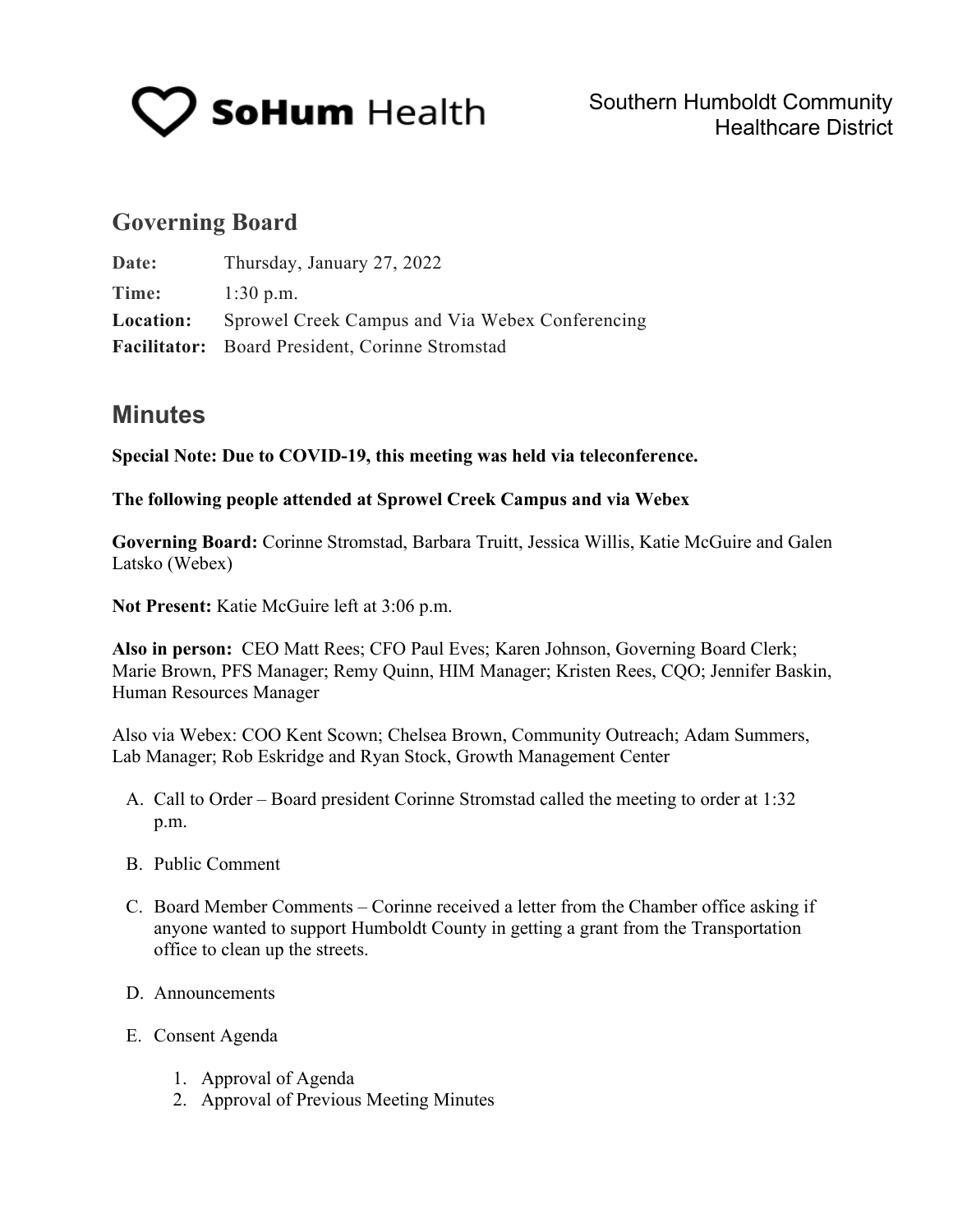- a. Governing Board Meeting December 2, 2021
- b. Special Board Meeting AB 361 December 16, 2021
- c. Special Board Meeting AB 361 January 10, 2022
- 3. **Approval of Resolution 22:02**-Nondesignated Public Hospital Bridge Loan Program

|                        | <b>Motion:</b> Jessica Willis moved to approve the previous minutes of December 2, |  |  |
|------------------------|------------------------------------------------------------------------------------|--|--|
|                        | 2021, December 16, 2021 and January 10, 2022 and other consent                     |  |  |
|                        | agenda items.                                                                      |  |  |
| Second:                | Barbara Truitt                                                                     |  |  |
| Ayes:                  | Corinne Stromstad, Barbara Truitt, Jessica Willis and Katie McGuire,               |  |  |
|                        | and Galen Latsko                                                                   |  |  |
| Noes:                  | None                                                                               |  |  |
| Not Present:           |                                                                                    |  |  |
| <b>Motion carried.</b> |                                                                                    |  |  |

**4. Approval of Resolution 22:06 –** Brown Act Amendment AB 361 Subsequent to Resolution 21:17 to provide a 30 day extension until February 26, 2022.

|                        | <b>Motion:</b> Jessica Willis made a motion to adopt Resolution 22:06, as described |  |  |
|------------------------|-------------------------------------------------------------------------------------|--|--|
|                        | above.                                                                              |  |  |
|                        | Second: Barbara Truitt seconded the motion                                          |  |  |
|                        | Ayes: Corinne Stromstad, Katie McGuire, Barbara Truitt, Jessica Willis and          |  |  |
|                        | Galen Latsko                                                                        |  |  |
| Noes:                  | None                                                                                |  |  |
| Not Present: None      |                                                                                     |  |  |
| <b>Motion carried.</b> |                                                                                     |  |  |

- F. Correspondence, Suggestions or Written Comments to the Board From the Northern California Healthcare Authority, which disbanded on March 10, 2020, a check received for \$1195.45 as a rebate.
- G. Finance Report Paul Eves
	- 1. November and December, 2021 Finances –Paul Eves See reports
		- a. December's reports have a November heading by mistake
		- b. Humboldt County Property Tax account is still an estimate. Paul hasn't been able to get updated numbers from the county for at least 6 months now.
		- **Motion:** Katie McGuire moved to approve the Financials as submitted for November and December, 2021.

**Southern Humboldt Community Healthcare District • 733 Cedar Street • Garberville, CA 95542 • (707) 923-3921 • sohumhealth.org**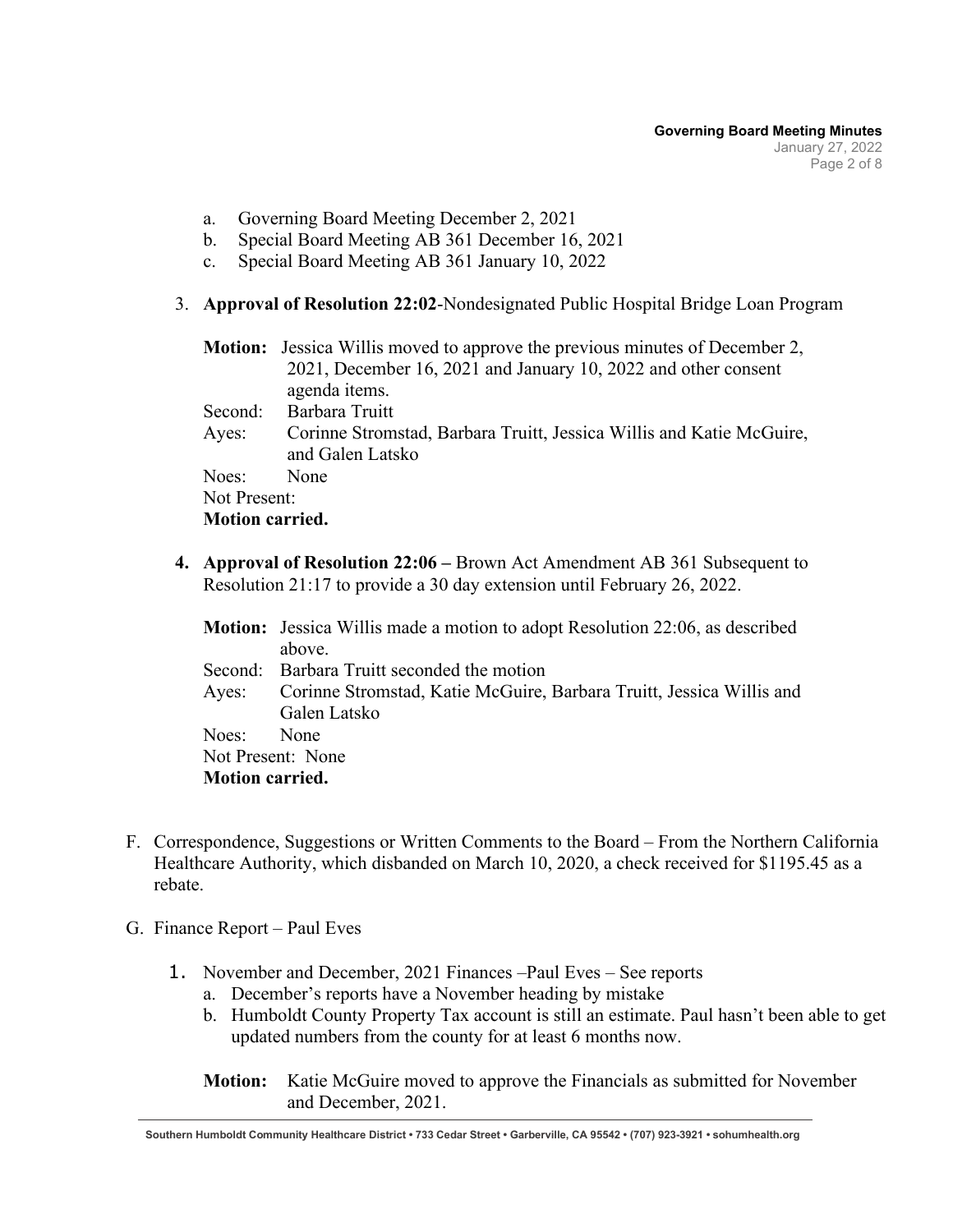Second: Barbara Truitt Ayes: Galen Latsko, Corinne Stromstad, Katie McGuire, Jessica Willis and Barbara Truitt Noes: None Not Present: None **Motion carried.**

- 2. SB 165 Parcel Tax Summary report see report
- 3. PFS report November and December, 2021 –Marie Brown See report
	- a. HRG report November and December, 2021 Remy Quinn See report
		- Revenue cycle is complex. Changes we made last quarter we're just starting to see now.
		- Unseasonably high volume is a factor
		- **Provided training and education and made process changes**
		- Brought on additional staff
		- We meet every other week with HRG and issues are addressed as they come up
- 4. Approval of Staff Pay Scale and mileage
	- a. Major increase to the cost of payroll will be staff at the lower end of the pay scale and to nursing staff
	- b. Increase to cost is about 15% for this proposal
	- c. Travel pay will be \$.20 per mile up to 100 miles one way paid all employees; covers gas cost, not including business miles. Will be taxable. Up to 100 miles one way, for a total of 200 miles round trip
	- d. With a net cost \$480,828 for the salary increases, will still have a projected annual net income of \$3.98M
	- e. Expect to decrease or eliminate agency nursing staff/travelers. We have 5 traveling nurses now.
	- f. There's an increase in minimum wage so this will offset the lower end staff; new base will be \$18.00, up from \$16.00.
	- g. We have 1 years' cash in the bank
	- h. There are 2 years per step, and every 5 years get one more step; steps are 3% pay increase each time
	- i. Some without % may not have had a scale. FRC director is an example.
	- j. Employees will be brought up to the step they're on now on the pay scale.
		- **Motion:** Katie McGuire moved to approve the new pay scale, as submitted and the payment of \$0.20 per mile travel for all employees, from their home to work (commuting miles), for up to 200 miles round trip daily. Commuting mileage does not include business mileage.
		- Second: Barbara Truitt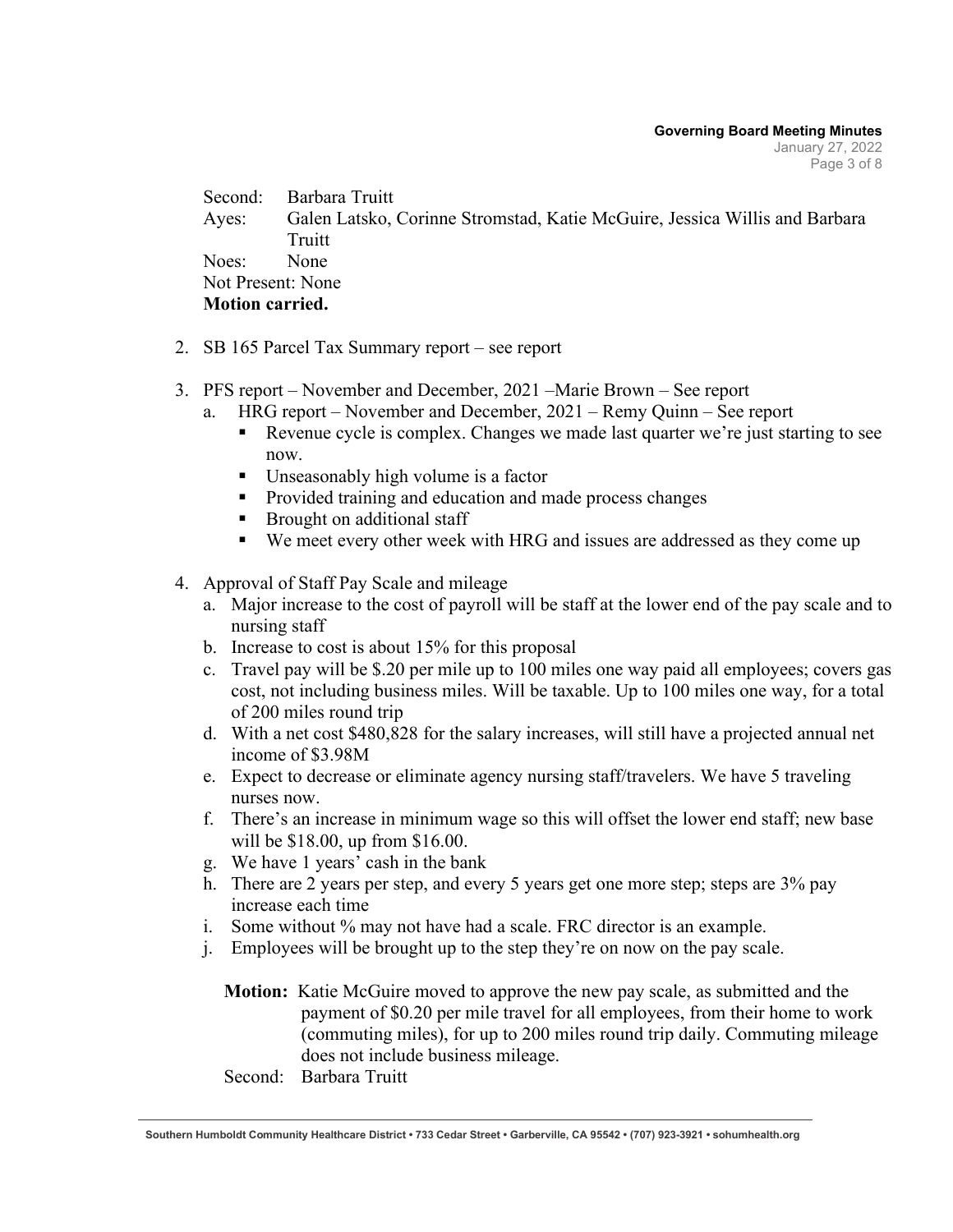Ayes: Galen Latsko, Corinne Stromstad, Katie McGuire, Jessica Willis and Barbara **Truitt** Noes: None Not Present: None **Motion carried**

- H. Chief Nursing Officer's Reports Adela Yanez, Interim CNO
	- We have a Physician Assistant from UC Davis and its's going well
	- We also have a couple of nursing staff from College of the Redwoods
	- Positive feedback from the patients
- I. Quality Assurance Performance Improvement Committee Report [H&S Code § 32155]–Kristen Rees, MPH, CPHQ, LSSGB, Chief Quality and Compliance Officer and Risk Manager – (Jan., April, July, Oct.) - see report
	- Kristen will send the report and video link from the State QIP conference on Tuesday. Kristen will share the video link of Kristen's presentation when it's posted.
- J. Administrator's Report –Matt Rees, CEO
	- 1. Human Resources Quarterly Report Jennifer Baskin (Jan., April, July, Oct.)
		- No written report submitted
		- 5 new hires and 5 separations
		- Last quarter the number of open positions stayed the same
		- New background company, and background checks coming back quicker, 5 days average. The previous company was taking up to 3 weeks.
		- Started new management certification thru SHRM. Managers have 12 months to complete it, but most should be able to complete it within 6 months.
		- Jamie is working on becoming a Certified Medical Assistant so she can continue to support the clinic as backup MA.
	- 2. Foundation Report Chelsea Brown (May, Aug., Nov., Feb.) no report
	- 3. Strategic Plan Rob and Ryan
		- Discussed Strategic Planning Committee that met yesterday, January 26, 2022.
			- i. Jessica agrees that our nursing and housing continues to be addressed.
			- ii. Suggestion from Katie: Continue working together with Community Outreach, and reinstate the program.
			- iii. At February's Board they'll propose suggestions, and review the District's Mission and Values
	- 4. Matt Rees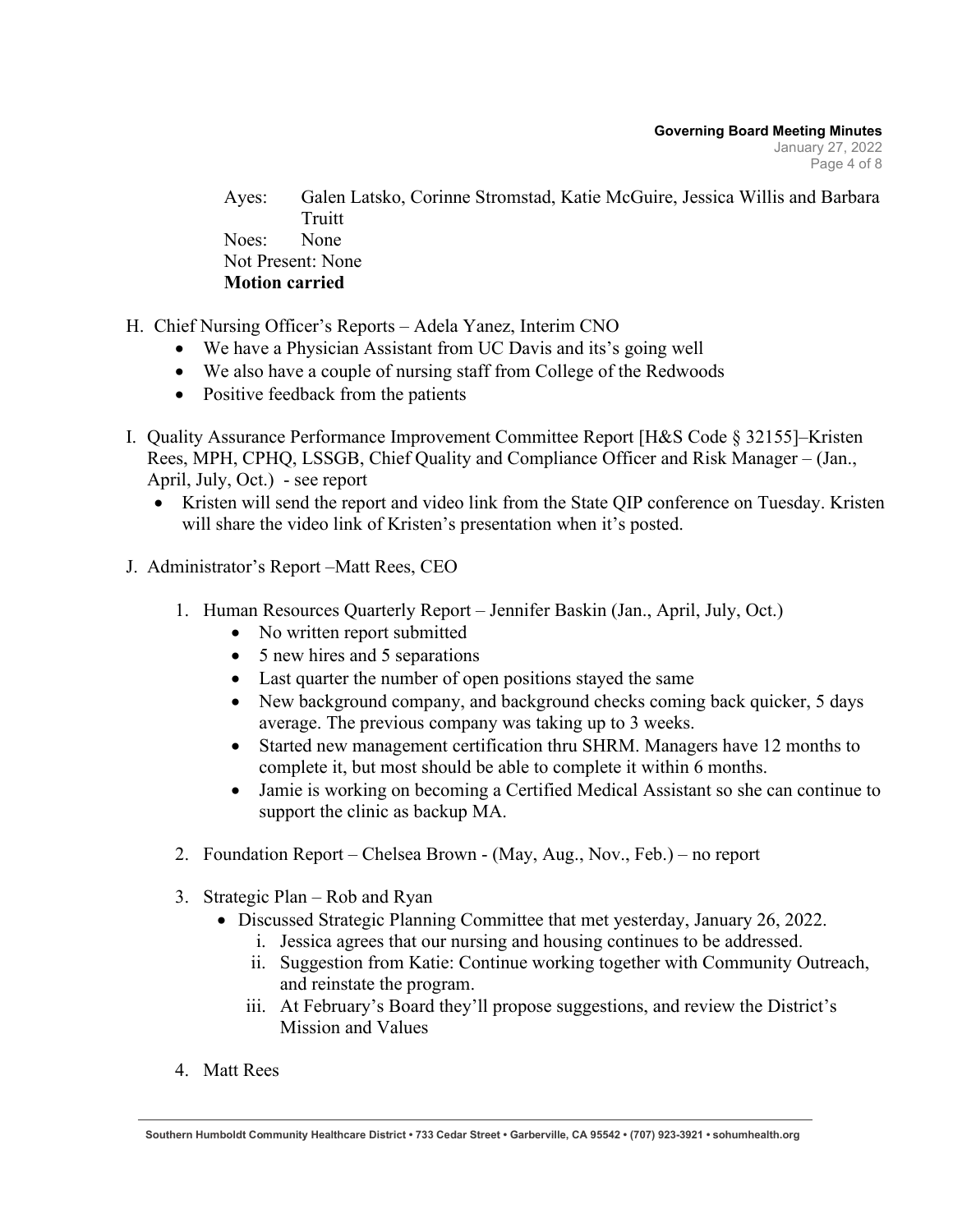- COVID
	- o We've had 12% staff that tested positive for COVID in the last 30 days
	- o During the holidays some worked from home for a week if they could, then we came up with a testing schedule for all employees. At that point those working from home could return to the office.
	- o Adela, Adam, and Katherine are working hard to keep up and planning for COVID testing
	- o Positivity rate here is still quite high
	- o Still no positive COVID test with our SNF residents
	- o We provide testing for the partner of those giving birth or needing to see patients/family in hospitals
	- o Rapid tests are slightly less sensitive. The rapid test is not as available up north in the county, but we continue to provide them.
	- o We will implement PCR testing next month, which is more sensitive.
	- o We have a contingency plan if staffing is low. We've considered the contingency plan in the last couple weeks, but we haven't implemented it yet.
- Facilities
	- o Property next to hospital, 531 Elm Street, Garberville, CA 95542 Eminent Domain process was discussed (see hand out). We need more parking and environmentally controlled storage and possibly doctor's house. Foundation and a building need removed. Retaining wall needs to be repaired.
	- o We will have construction on site at the hospital for 2030 seismic upgrade. Working on the bid process. A permit issued from state to begin the process.
	- o Our boiler is failing. New project to replace with another unit, since the new one is not like the original. Maybe as late as July to replace, but we're asking the state to allow us to repair the old one until the new one can be installed.

#### K. Old Business - none

### L. New Business

## 1. **Approval of Resolution 22:03** – Policies and Procedures

(See separate Packet)

**Motion:** Jessica Willis made a motion to approve Resolution 22:03 Policy and Procedure Packet, as submitted. **Second:** Barbara Truitt Ayes: Barbara Truitt, Galen Latsko, Jessica Willis and Corinne Stromstad. Noes: None Not Present: Katie McGuire **Motion carried.**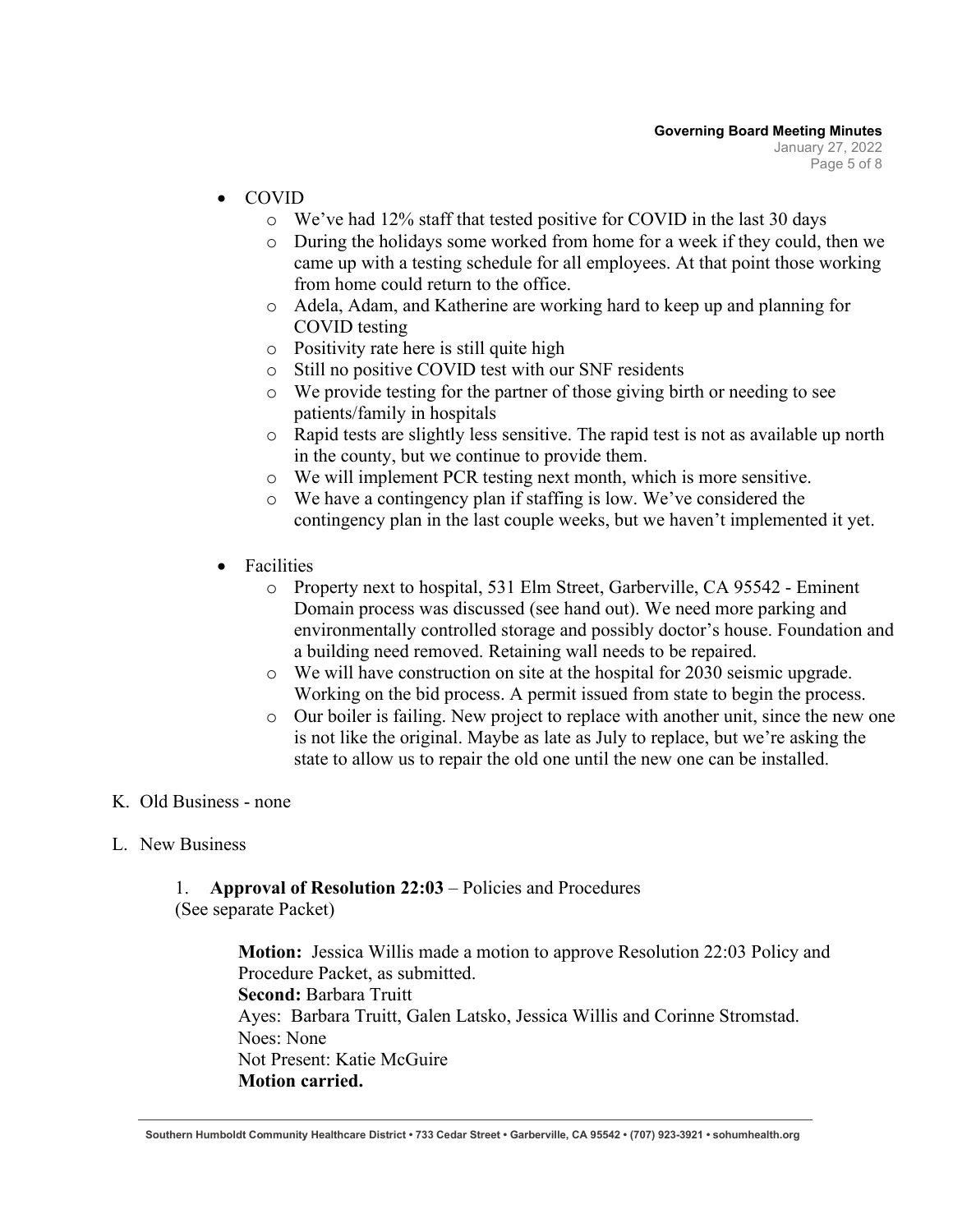- 2. **Approval of Resolution 22:04** Check signature authority
	- Removing Judy Gallagher and adding Adela Yanez

**Motion:** Barbara Truitt made a motion to approve Resolution 22:04 Check Signature Authority to remove Judy Gallagher and add Adela Vargas de Yanez. The remainder of the wording will remain the same as Resolution 21:07. **Second:** Jessica Willis Ayes: Barbara Truitt, Galen Latsko, Jessica Willis and Corinne Stromstad. Noes: None Not Present: Katie McGuire **Motion carried.**

- 3. AB 992 Social Media reminder: Liking, Sharing and Serial Meetings reviewed
- 4. Community Outreach communication and Board Policy (see Policy: Board Community Outreach) – change to BB&K, old business
- 5. Creating a process for hiring a Board Clerk (see Policy: Hiring of Second Level Administrative Positions) - Matt will send out the resume of the candidate to Board members for the Administrative Assistant position. Matt will have candidate come to the February Board meeting for the Board to meet with him. This position will be trained as Board Clerk over time and may, if the Board approves, would become the dedicated Board Clerk, as well as having other Administrative Assistant duties. This will be a full-time position, freeing up Karen Johnson for credentialing. The Board expresses the desire to get to know the candidate for Board Clerk before the decision is made to hire them as Board Clerk.
- 6. After Action Plan/Review Great California ShakeOut 2021 (see report) reviewed
- 7. Annual Hospital Periodic Evaluation (see report) reviewed
- M. Meeting Evaluation good meeting

## N. Parking Lot

- 1. Governing Board retreat Generally it's held within the district, open to the public, and can have educational sessions, but open due to other topics potentially discussed. Strategic plan may be discussed. Must follow posting requirements, regardless of where it's held. This will be held in March.
- 2. Quality and Compliance training in person for activities, possibly April or May.
- O. Next Meetings:

**Southern Humboldt Community Healthcare District • 733 Cedar Street • Garberville, CA 95542 • (707) 923-3921 • sohumhealth.org**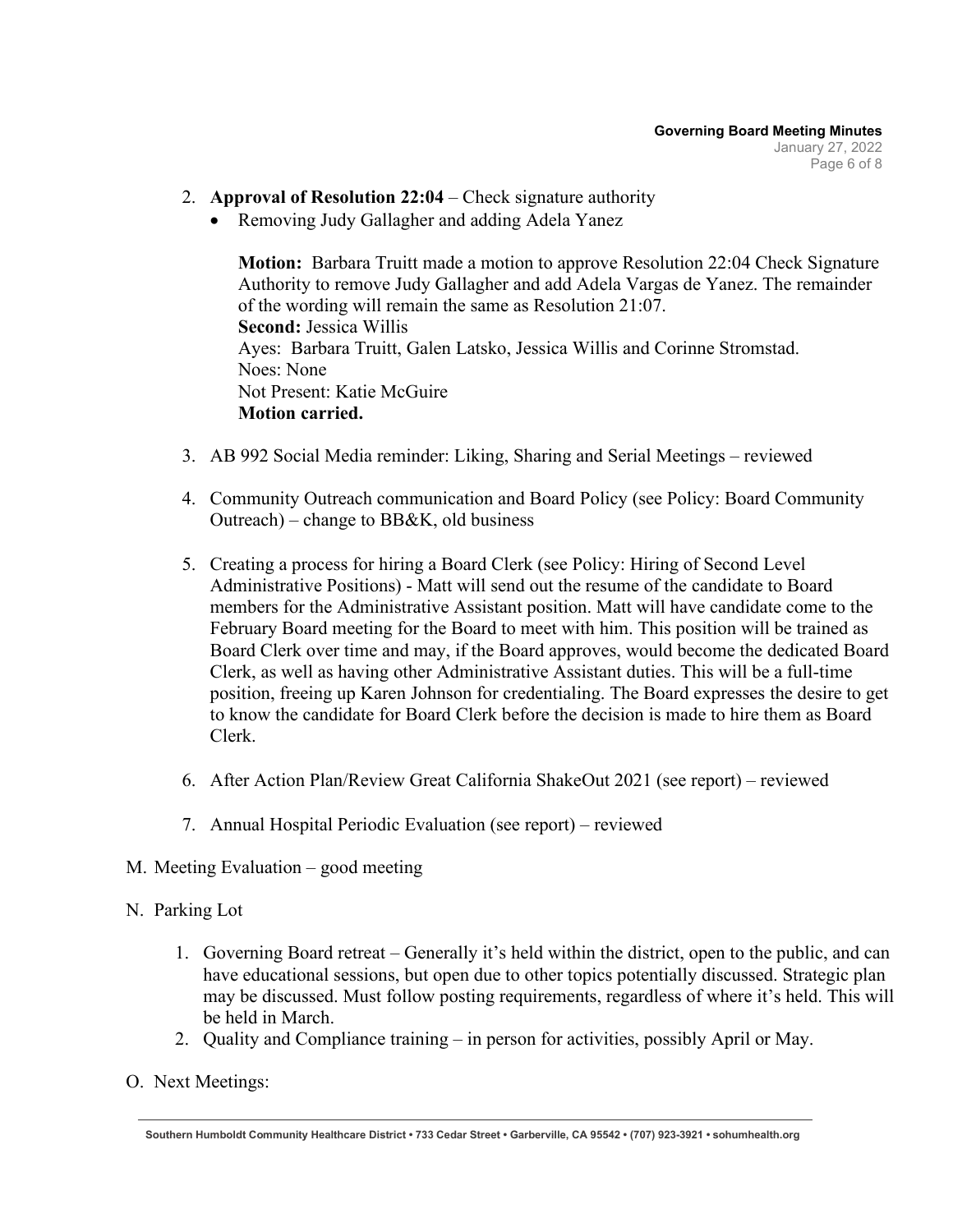- 1. Policy Development Committee, Wednesday, February 9, 2022, 11:00 a.m. Jessica Willis will attend
- 2. QAPI Meeting Wednesday, February 9, 2022 at 1:00 p.m. Barbara Truitt will attend
- 3. Governing Board Meeting February 24, 2022 at 1:30 p.m.
- P. Adjourn to Closed Session 3:43 p.m.
- Q. Closed Session opened at 3:54 p.m.
	- 1. Approval of Previous Closed Session Minutes
		- a. Closed Session Governing Board Meeting December 2, 2021
		- b. Closed Session Special Board Meeting appointment of Lab Director, December 16, 2021
	- 2. Compliance and Risk Report [H&S Code § 32155] Kristen Rees, MPH, CPHQ, LSSGB, Chief Quality and Compliance Officer and Risk Manager
	- 3. Clinic Service Review [H&S Code § 32155] Adela Yanez, Interim CNO
	- 4. Medication Error Reduction Plan Report [H&S Code § 32155] Adela Yanez, Interim CNO
	- 5. Medical Staff Appointments/Reappointments [Gov. Code § 54957]

### **Approval of Resolution 22:05**

- a. Dr. Mahdieh Assar, Reappointment as Associate, Diagnostic Teleradiology, 1/27/2022 to 1/26/2024.
- b. Dr. Ari Plosker, Reappointment as Associate, Diagnostic Teleradiology, 1/27/2022 to 1/26/2024.
- c. Dr. John Sanico, Appointment as Provisional Associate for 6 months, then Associate the remainder of the term, Diagnostic Teleradiology, 1/27/2022 to 1/26/2024.
- 6. Next Regular Meeting:
	- a. Governing Board Meeting, Thursday, February 24, 2022 at 1:30 p.m.
- R. Adjourned Closed Session at 4:19 p.m.
- S. Resumed Open Session at 4:19 p.m.
	- 1. The following actions were taken at closed session